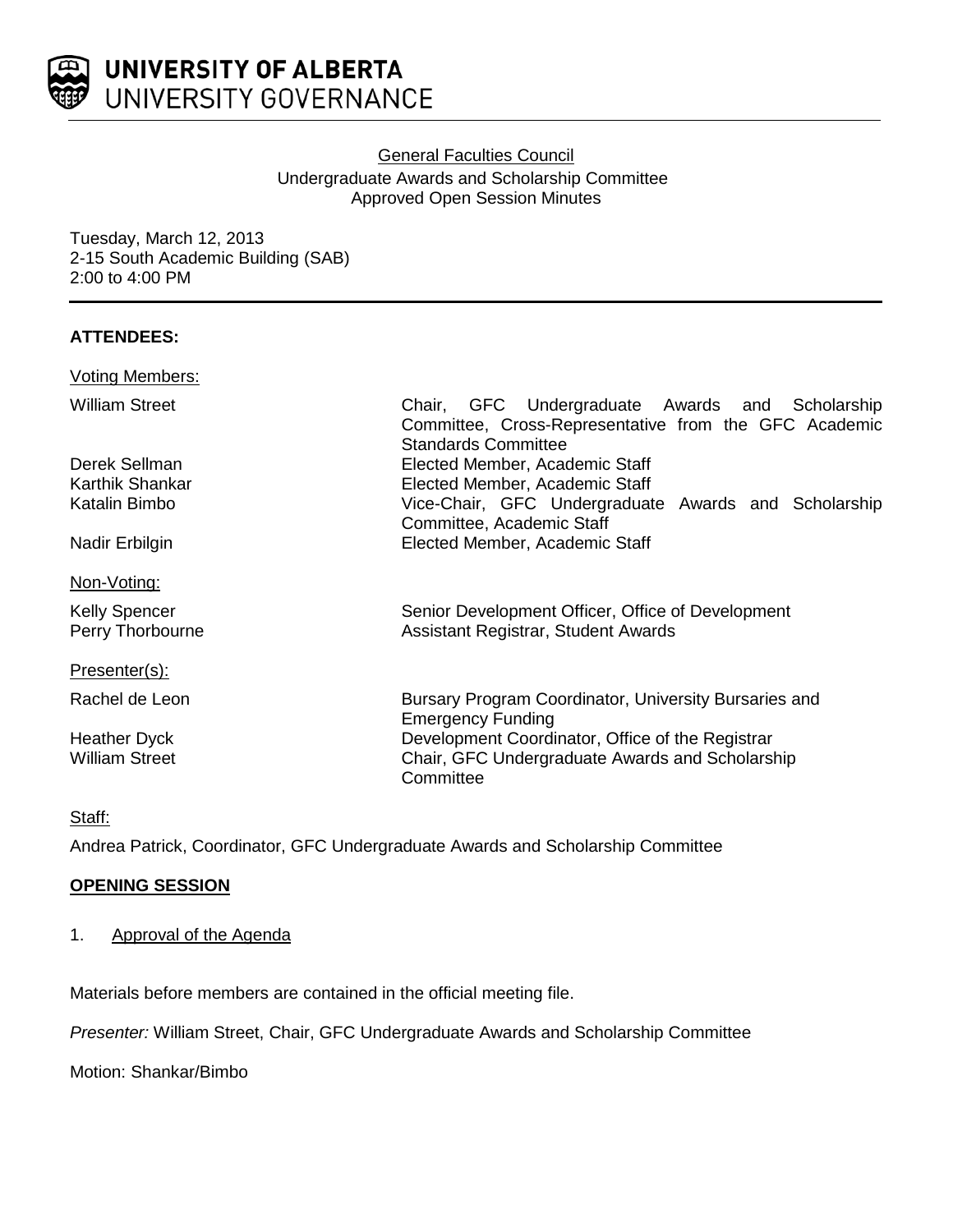THAT the GFC Undergraduate Awards and Scholarship Committee approve the Agenda.

**CARRIED**

### 2. Approval of the Open Session Minutes of February 12, 2013

Materials before members are contained in the official meeting file.

*Presenter:* William Street, Chair, GFC Undergraduate Awards and Scholarship Committee

Motion: Erbilgin/Bimbo

THAT the GFC Undergraduate Awards and Scholarship Committee approve the Minutes of February 12, 2013.

**CARRIED**

3. Comments from the Chair

Dr Street commented on a number of items of interest to members.

### **ACTION ITEMS**

4. New Undergraduate Student Awards and Scholarships for Approval (March 12, 2013)

Materials before members are contained in the official meeting file.

*Presenter:* Heather Dyck, Development Coordinator, Office of the Registrar

*Purpose of the Proposal:* To approve new undergraduate student awards and scholarships.

## **New Undergraduate Awards and Scholarships for Approval (March 12, 2013):**

- 1. Jim and Nora Holmberg Scholarship in Music
- 2. Dr Nick Douvis and Family Award in Dentistry
- 3. Hon Samuel S Lieberman Memorial Scholarship in Law
- 4. Indira V Samarasekera Undergraduate Scholarship in Global Education
- 5. Jim Lazaruk Football Award
- 6. Jim Lazaruk Football Scholarship

#### *Discussion:*

Members engaged in discussion with regard to Items 2 and 3.

Item 2: Members discussed the relevance of the cities listed within the Conditions of the award. Item 3: Members discussed capitalization, the nomination process, and grammar within the scholarship, and approved revisions to the wording of the last sentence.

Motion: Shankar/Bimbo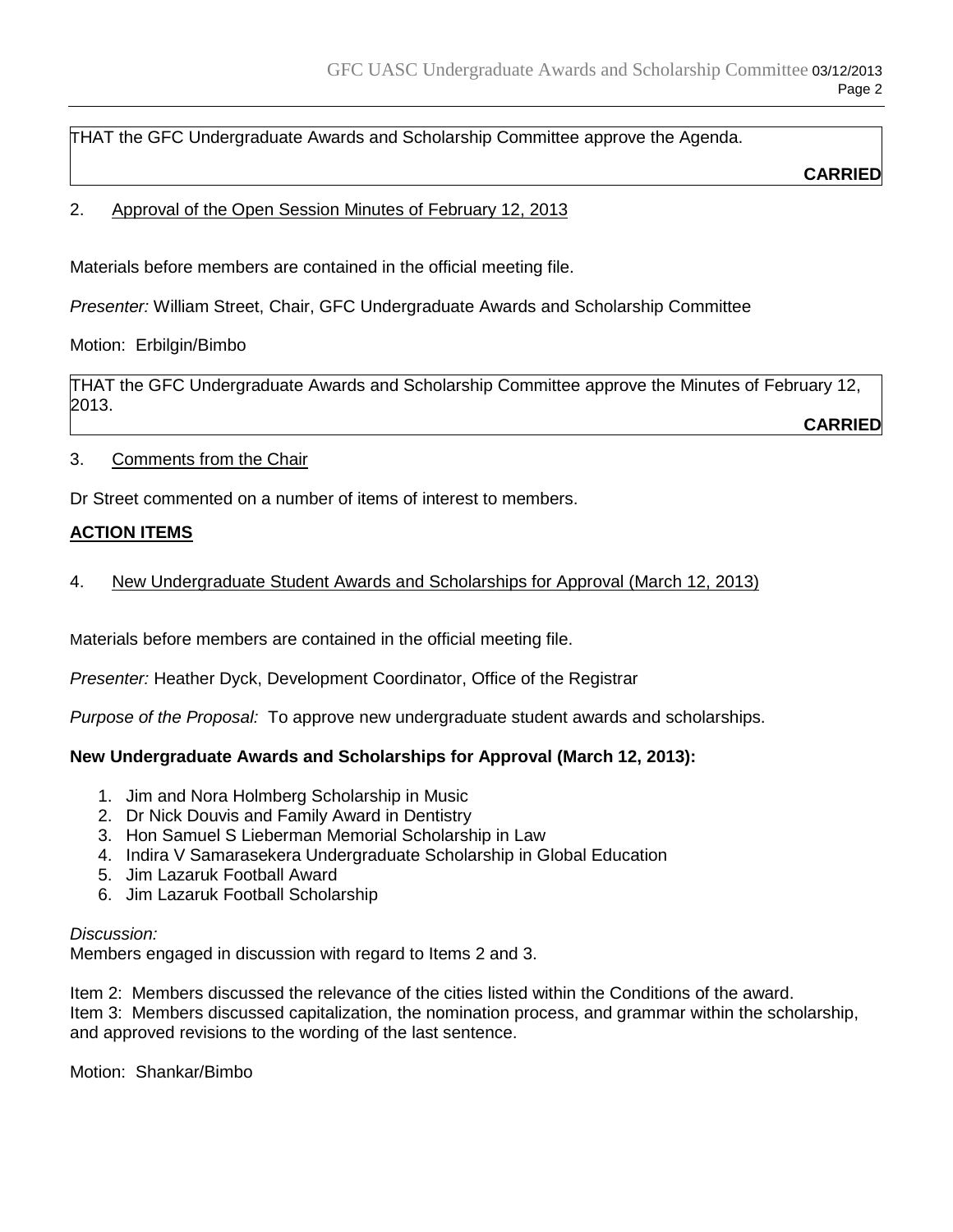THAT the GFC Undergraduate Awards and Scholarship Committee approve, under delegated authority from General Faculties Council, new undergraduate student awards and scholarships, as submitted by the Student Awards Office and as set forth in Attachment 2, to be effective immediately.

**CARRIED**

5. Amendments to Existing Undergraduate Student Awards and Scholarships for Approval (March 12, 2013)

Materials before members are contained in the official meeting file.

*Presenter:* Heather Dyck, Development Coordinator, Office of the Registrar

*Purpose of the Proposal:* To approve proposed amendments to existing undergraduate student awards and scholarships.

# **Existing Undergraduate Awards and Scholarships for Approval (March 12, 2013):**

- 1. BP Canada Energy Company Undergraduate Scholarship in Geophysics Geology
- 2. BP Canada Energy Company Undergraduate Scholarship in Engineering
- 3. Peter and Gail Krenkel NGX Scholarship in Chemical Engineering

#### *Discussion:*

Members engaged in discussion with regards to Item 3, as there were no "track changes" evident within the document. Ms Dyck clarified that a preference clause was added to the scholarship.

## Motion: Sellman/Erbilgin

THAT the GFC Undergraduate Awards and Scholarship Committee approve, under delegated authority from General Faculties Council, proposed amendments to existing undergraduate student awards and scholarships, as submitted by the Student Awards Office and as set forth in Attachment 2, to be effective immediately.

#### **CARRIED**

### 6. New Undergraduate Student University Bursary and Emergency Funding (UBEF) Bursary for Approval (March 12, 2013)

Materials before members are contained in the official meeting file.

*Presenter:* Rachel de Leon, Bursary Program Coordinator, University Bursaries and Emergency Funding

*Purpose of the Proposal:* To approve a new undergraduate University bursary and emergency funding bursary.

## **New University Bursary and Emergency Funding (UBEF) Bursary for approval (March 12, 2013):**

1. Dr George and Mrs Elaine Nye Augustana Bursary

*Discussion:*

Members reviewed the bursary with no comments or concerns.

Motion: Bimbo/Erbilgin